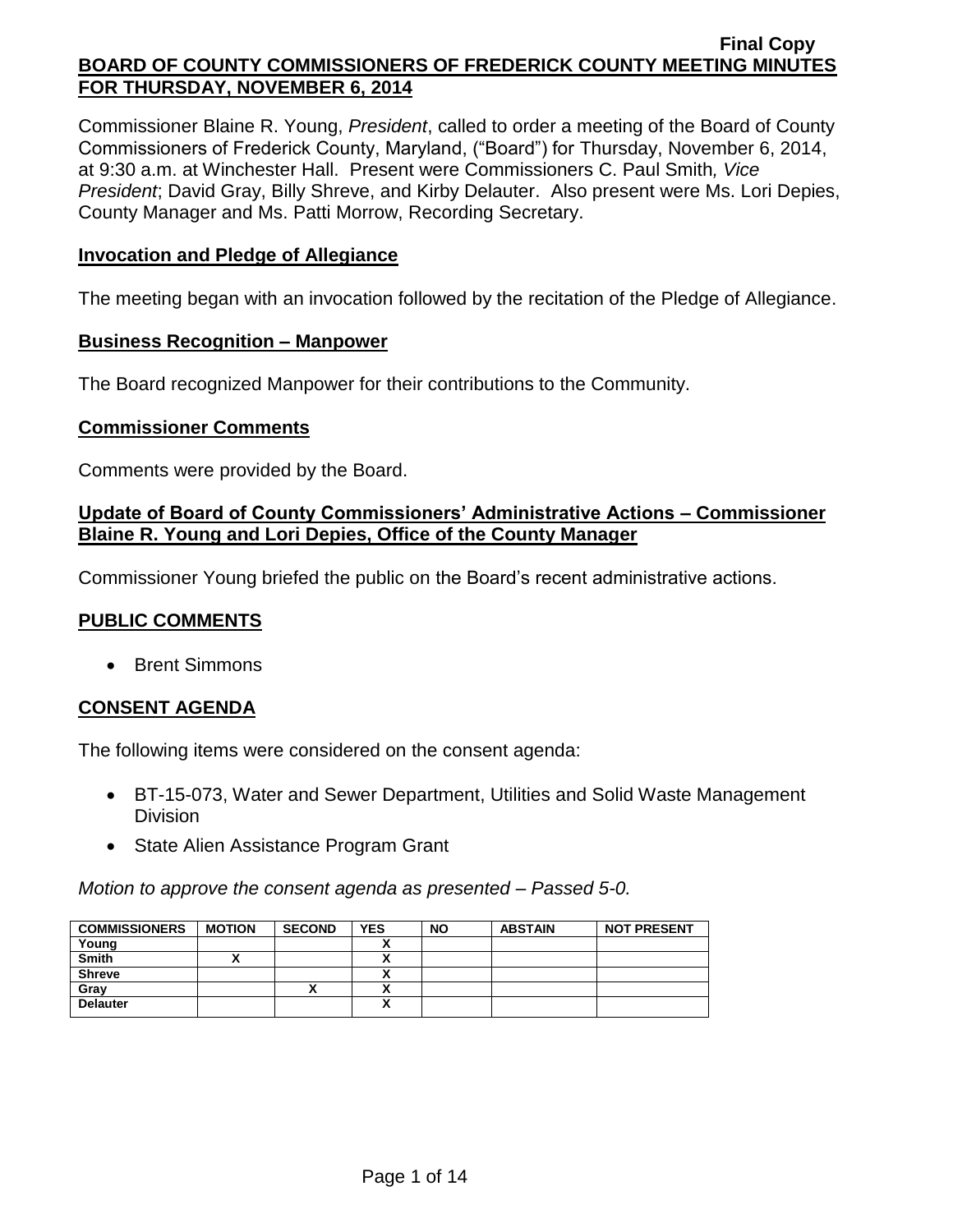### **Approval of Minutes**

The minutes for October 23, 2014, and the events from October 16 – October 31, 2014, were approved by unanimous consent.

#### **WORKSESSION**

### **Resolution Regarding Frederick County Maryland, General Obligation Public Facilities Refunding Bonds, Series 2014C – Erin White, Finance Division**

Mr. Jim Cumbie, Esquire, Venable LLP (County Bond Counsel), commented on the sale of bonds to refinance certain maturities of outstanding bonds.

There was no public comment.

*Motion to approve the issuance of the General Obligation Public Facilities Refunding Bonds, Series 2014C, in an amount not to exceed \$32,000 – Passed 5-0.*

| <b>COMMISSIONERS</b> | <b>MOTION</b> | <b>SECOND</b> | <b>YES</b> | <b>NO</b> | <b>ABSTAIN</b> | <b>NOT PRESENT</b> |
|----------------------|---------------|---------------|------------|-----------|----------------|--------------------|
| Young                |               |               |            |           |                |                    |
| <b>Smith</b>         |               |               |            |           |                |                    |
| <b>Shreve</b>        |               | ^`            |            |           |                |                    |
| Gray                 |               |               |            |           |                |                    |
| <b>Delauter</b>      |               |               | ↗          |           |                |                    |

(A copy of the approved/adopted resolution can be obtained in the County Manager's Office or from the county's website, [www.FrederickCountyMD.gov.](http://www.frederickcountymd.gov/))

#### **ADMINISTRATIVE BUSINESS**

## **Installment Purchase Program (IPP) Easement Agreements Cramer, Spilman and Stevens Properties – Anne Bradley, Community Development Division**

Ms. Bradley presented the following properties to enter into IPP easement agreements and proposed resolutions:

- John J. and Patricia S. Cramer 97.113 acres located on the east side of Dublin Road, south of Devilbiss Bridge Road
- Robert Clayton Stevens and George C. Stevens 115.559 acres located on the south side of Dollyhyde Road, east of Timmons Road
- Thomas Edward and Linda L. Spilman 136.81 acres located on the west side of Green Valley Road, south of Artie Kemp Road

Mr. Jim Cumbie, Esquire, Venable LLP (County Bond Counsel), commented on the proposed resolutions.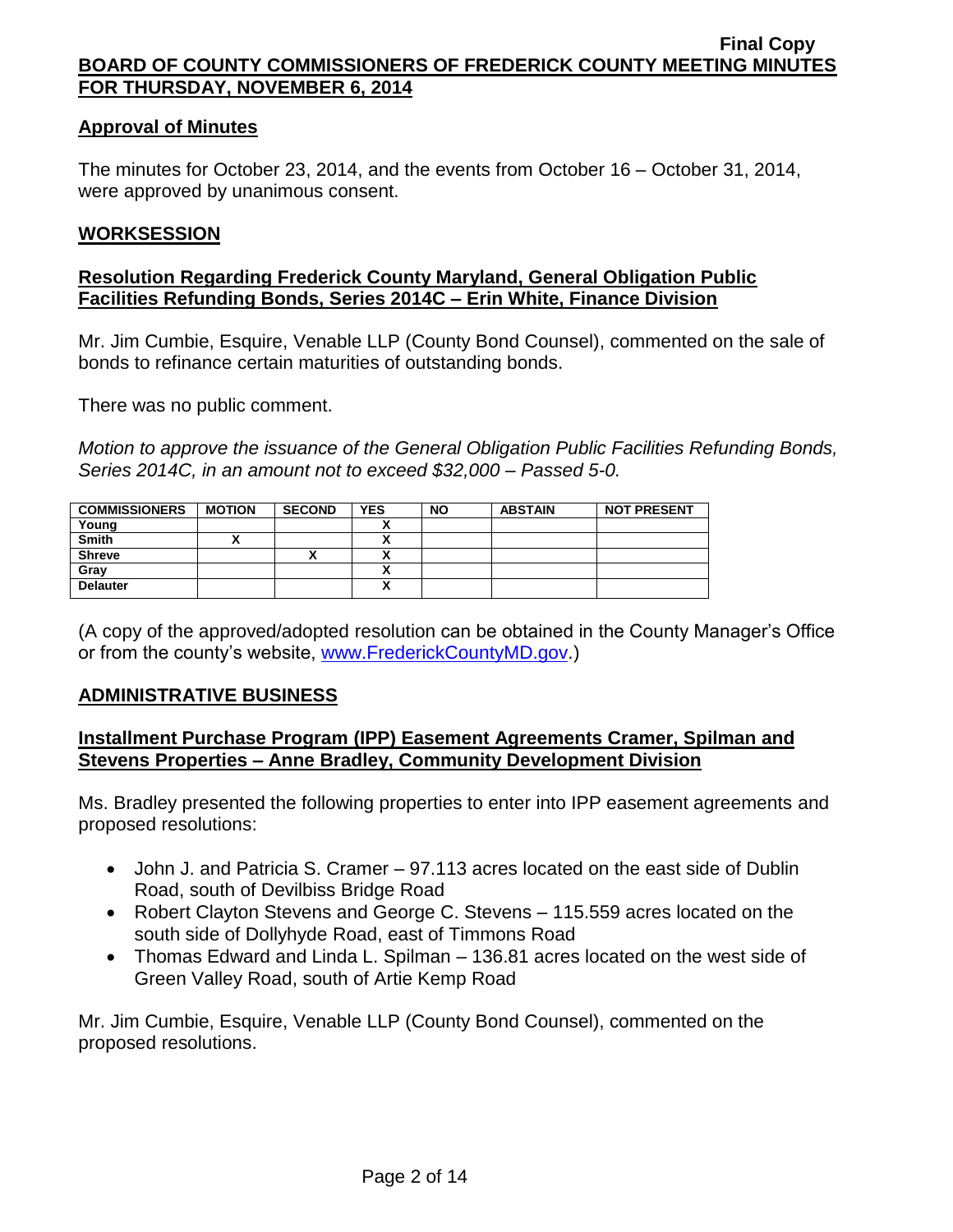*Motion to approve and adopt the resolutions to enter into IPP easements on the Cramer, Stevens, and Spilman properties – Passed 5-0.*

| <b>COMMISSIONERS</b> | <b>MOTION</b> | <b>SECOND</b> | <b>YES</b> | <b>NO</b> | <b>ABSTAIN</b> | <b>NOT PRESENT</b> |
|----------------------|---------------|---------------|------------|-----------|----------------|--------------------|
| Young                |               |               |            |           |                |                    |
| <b>Smith</b>         |               |               |            |           |                |                    |
| <b>Shreve</b>        |               |               |            |           |                |                    |
| Gray                 |               |               | v<br>      |           |                |                    |
| <b>Delauter</b>      |               |               | Λ          |           |                |                    |

(A copy of the approved/adopted resolutions can be obtained in the County Manager's Office or from the county's website, [www.FrederickCountyMD.gov.](http://www.frederickcountymd.gov/))

## **PUBLIC HEARINGS**

# **Carroll Manor Recreation Council Request for Real Property Tax Credit – Diane Fox, Finance Division**

A public hearing was held, as duly advertised, on a request by the Carroll Manor Recreation Council for a real property tax credit against the county's real property tax imposed on their property at 5800 Adamstown Road in Adamstown.

Ms. Fox presented the request.

There was no public comment.

*Motion to approve the draft ordinance to grant a property tax credit to the Carroll Manor Recreation Council for property at 5800 Adamstown Road in Adamstown – Passed 5-0.*

| <b>COMMISSIONERS</b> | <b>MOTION</b> | <b>SECOND</b> | <b>YES</b> | <b>NO</b> | <b>ABSTAIN</b> | <b>NOT PRESENT</b> |
|----------------------|---------------|---------------|------------|-----------|----------------|--------------------|
| Young                |               |               |            |           |                |                    |
| <b>Smith</b>         |               |               |            |           |                |                    |
| <b>Shreve</b>        |               |               |            |           |                |                    |
| Gray                 |               |               |            |           |                |                    |
| <b>Delauter</b>      |               | Λ             | Λ          |           |                |                    |

(A copy of the approved/adopted ordinance can be obtained in the County Manager's Office or from the county's website, [www.FrederickCountyMD.gov.](http://www.frederickcountymd.gov/))

### **Proposed Resolution to Revise the General Conditions and Standard Specifications for Water Mains, Sanitary Sewers and Related Structures – Rod Winebrenner and Robert Creighton, Utilities and Solid Waste Management Division**

A public hearing was held, as duly advertised, on the revision to the General Conditions and Standard Specifications for Water Mains, Sanitary Sewers and Related Structures.

Staff presented the proposed ordinance.

Public comments were heard from: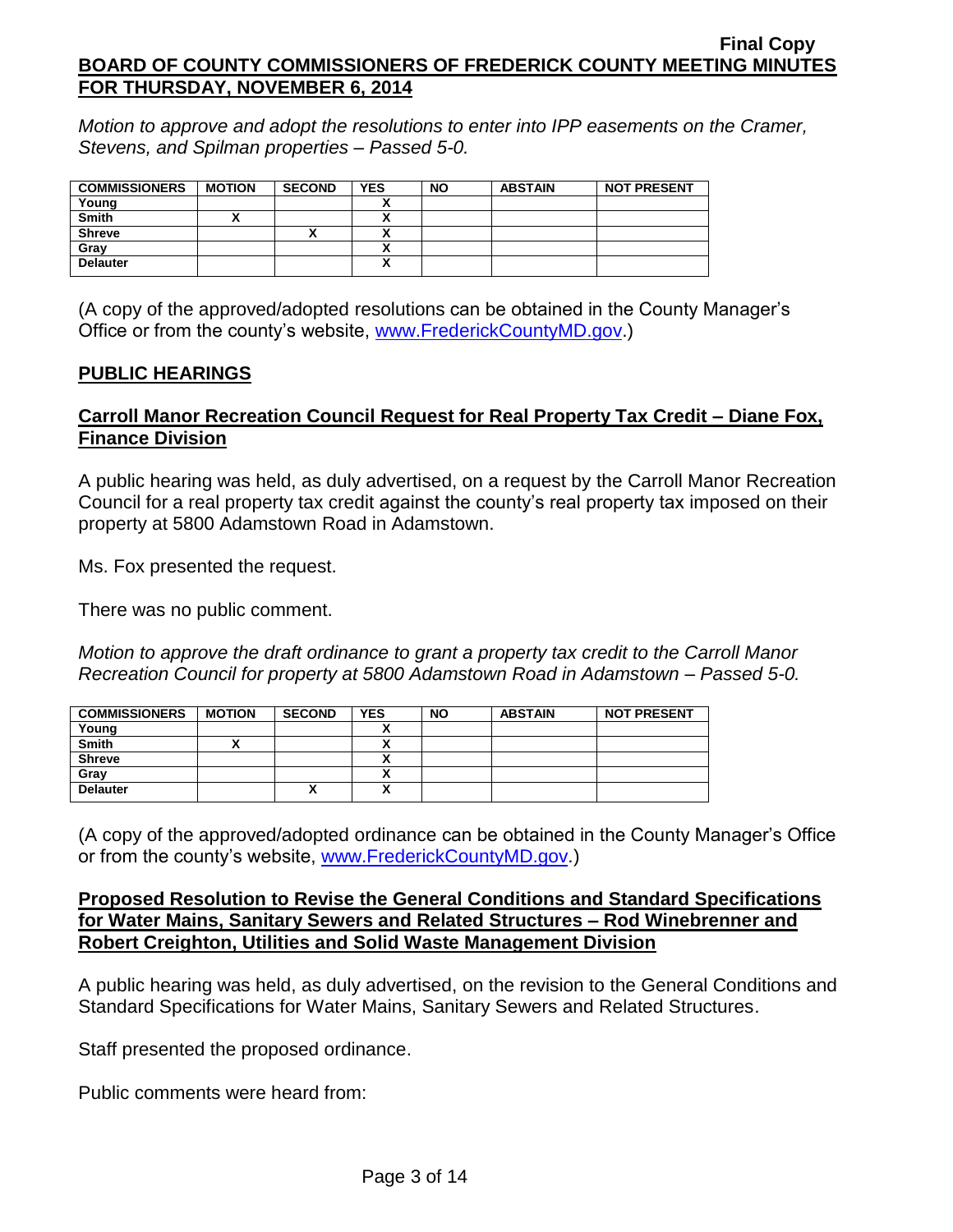John Mazellan, Frederick County Building Industry Association

*Motion to approve and adopt the resolution with the amendments with an effective date of January 1, 2015 – Passed 4-0-1.*

| <b>COMMISSIONERS</b> | <b>MOTION</b> | <b>SECOND</b> | <b>YES</b> | <b>NO</b> | <b>ABSTAIN</b> | <b>NOT PRESENT</b> |
|----------------------|---------------|---------------|------------|-----------|----------------|--------------------|
| Young                |               |               |            |           |                |                    |
| <b>Smith</b>         |               |               |            |           |                |                    |
| <b>Shreve</b>        |               | Λ             |            |           |                |                    |
| Gray                 |               |               |            |           |                |                    |
| <b>Delauter</b>      |               |               |            |           |                |                    |

(A copy of the approved/adopted resolution can be obtained in the County Manager's Office or from the county's website, [www.FrederickCountyMD.gov.](http://www.frederickcountymd.gov/))

### **Petition to Remove Covell Road from the Rural Roads Program – Dave Olney, Public Works Division**

A public hearing was held, as duly advertised, on request to remove Covell Road from the Rural Roads Program.

Mr. Jim Gilman, the petitioner, commented on his request.

There were no public comments.

*Motion to remove Covell Road from the Rural Roads Program – Passed 5-0.*

| <b>COMMISSIONERS</b> | <b>MOTION</b> | <b>SECOND</b> | <b>YES</b> | <b>NO</b> | <b>ABSTAIN</b> | <b>NOT PRESENT</b> |
|----------------------|---------------|---------------|------------|-----------|----------------|--------------------|
| Young                |               |               |            |           |                |                    |
| <b>Smith</b>         |               |               |            |           |                |                    |
| <b>Shreve</b>        |               | Δ             |            |           |                |                    |
| Gray                 |               |               |            |           |                |                    |
| <b>Delauter</b>      |               |               |            |           |                |                    |

(A copy of the approved/adopted resolution can be obtained in the County Manager's Office or from the county's website, [www.FrederickCountyMD.gov.](http://www.frederickcountymd.gov/))

#### **2014 Summer Cycle of Water and Sewerage Plan Amendments – Tim Goodfellow**

A public hearing was held, as duly advertised, on the proposed amendments to the Frederick County Water and Sewerage Plan.

Commissioner Young swore in all who would testify.

Mr. Goodfellow presented the proposed water and sewer amendments.

#WS-13-28 – Urbana Corporate Center, LLC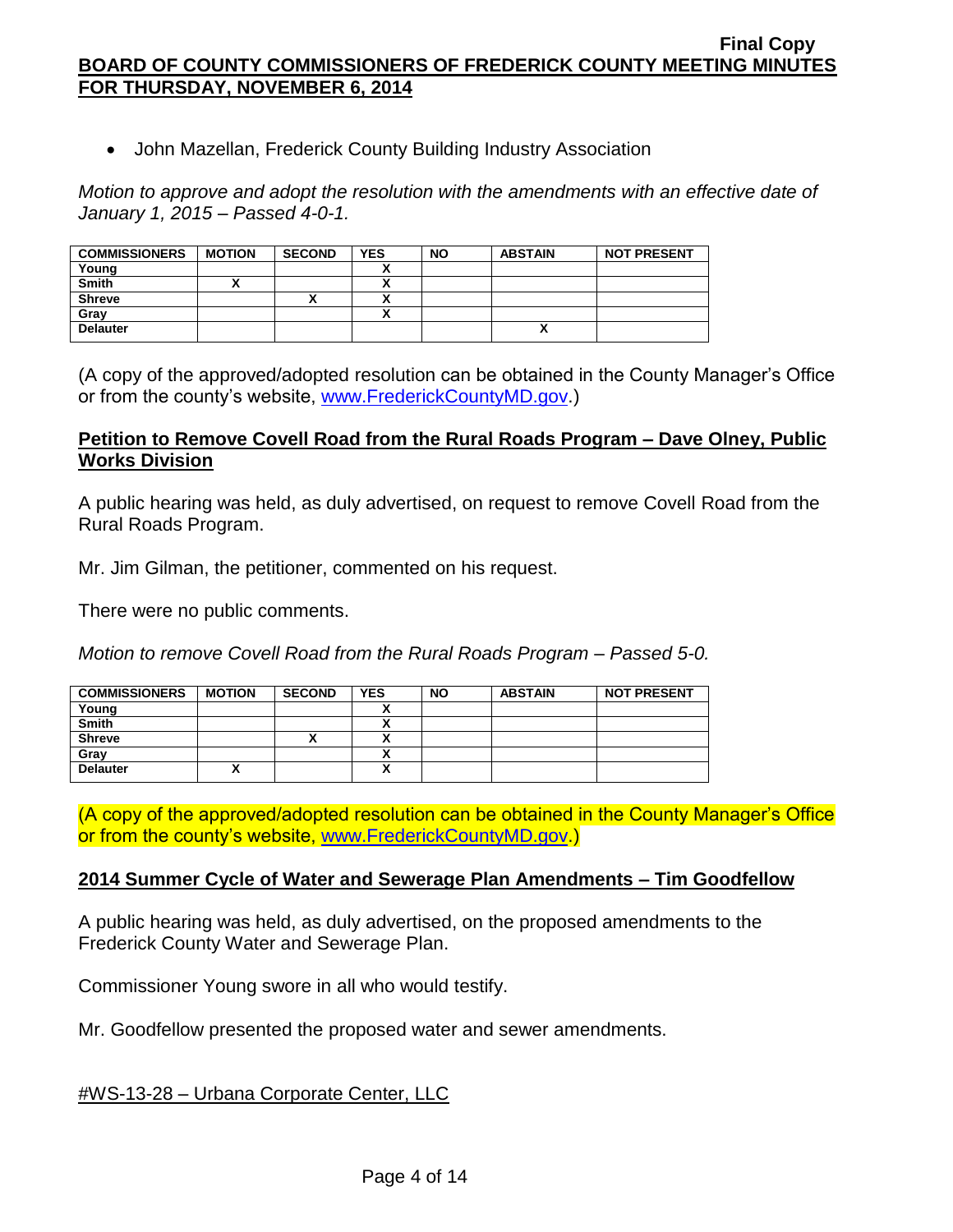There was no public comment.

## *Motion to continue #WS-13-28 to November 20, 2014 – Passed 5-0.*

| <b>COMMISSIONERS</b> | <b>MOTION</b> | <b>SECOND</b> | <b>YES</b> | <b>NO</b> | <b>ABSTAIN</b> | <b>NOT PRESENT</b> |
|----------------------|---------------|---------------|------------|-----------|----------------|--------------------|
| Young                |               |               |            |           |                |                    |
| <b>Smith</b>         |               |               |            |           |                |                    |
| <b>Shreve</b>        |               |               |            |           |                |                    |
| Gray                 |               |               |            |           |                |                    |
| <b>Delauter</b>      |               |               | ~          |           |                |                    |

## #WS-14-05 – Beshers Land Company Number Two, LLC

Mr. Bruce Dean, Esquire, Linowes and Blocher LLP, representing the applicant commented on the request.

There was no public comment.

*Motion to approve #WS-14-05 as presented – Passed 5-0.*

| <b>COMMISSIONERS</b> | <b>MOTION</b> | <b>SECOND</b> | <b>YES</b> | <b>NO</b> | <b>ABSTAIN</b> | <b>NOT PRESENT</b> |
|----------------------|---------------|---------------|------------|-----------|----------------|--------------------|
| Young                |               |               |            |           |                |                    |
| <b>Smith</b>         |               |               |            |           |                |                    |
| <b>Shreve</b>        |               |               |            |           |                |                    |
| Gray                 |               |               |            |           |                |                    |
| <b>Delauter</b>      |               |               | ~          |           |                |                    |

#### #WS-14-06 – PVI, LLC

Mr. Ray Norris, representing the applicant, commented on the request.

There were no public comments.

*Motion to approve #WS-14-06 as presented – Passed 5-0.*

| <b>COMMISSIONERS</b> | <b>MOTION</b> | <b>SECOND</b> | <b>YES</b> | <b>NO</b> | <b>ABSTAIN</b> | <b>NOT PRESENT</b> |
|----------------------|---------------|---------------|------------|-----------|----------------|--------------------|
| Young                |               |               |            |           |                |                    |
| <b>Smith</b>         |               |               | v          |           |                |                    |
| <b>Shreve</b>        |               | Λ             |            |           |                |                    |
| Gray                 |               |               |            |           |                |                    |
| <b>Delauter</b>      |               |               | v<br>Λ     |           |                |                    |

## #WS-14-07 – MS Justron Farm, LLC (Smith Farm)

Mr. Dave Severn, Esquire, Offut Kerman, representing the applicant, commented on the request.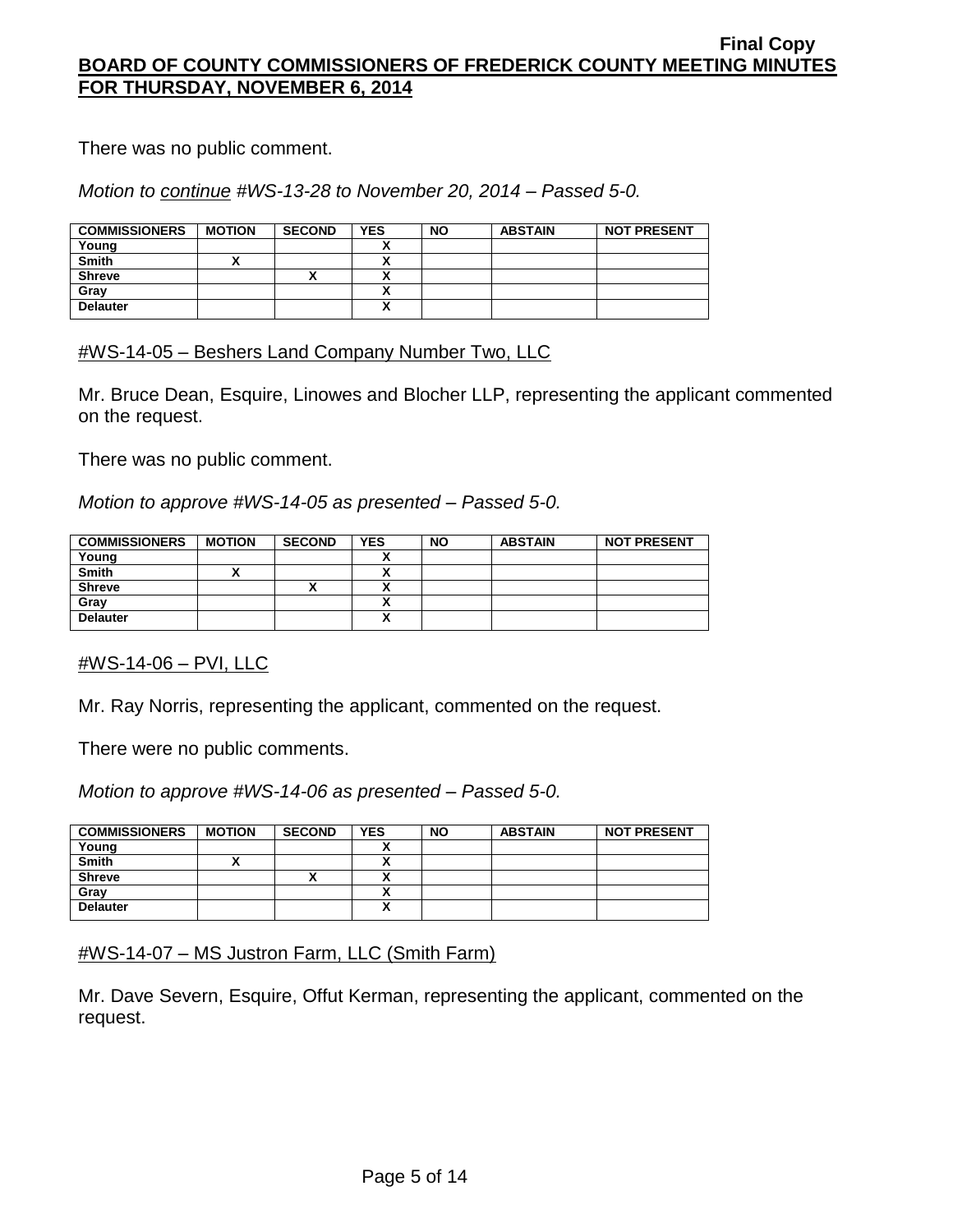There were no public comments.

*Motion to approve #WS-14-07 as presented – Passed 4-1.*

| <b>COMMISSIONERS</b> | <b>MOTION</b> | <b>SECOND</b> | <b>YES</b> | <b>NO</b> | <b>ABSTAIN</b> | <b>NOT PRESENT</b> |
|----------------------|---------------|---------------|------------|-----------|----------------|--------------------|
| Young                |               |               |            |           |                |                    |
| <b>Smith</b>         |               |               |            |           |                |                    |
| <b>Shreve</b>        |               | ^             |            |           |                |                    |
| Gray                 |               |               |            |           |                |                    |
| <b>Delauter</b>      |               |               |            |           |                |                    |

#WS-14-08 – MS Charlyn Farm, LLC (Cline Farm)

Mr. Dave Severn, Esquire, Offut Kurman, representing the applicant, commented on the request.

There were no public comments.

*Motion to approve #WS-14-08 as presented – Passed 4-1.*

| <b>COMMISSIONERS</b> | <b>MOTION</b> | <b>SECOND</b> | <b>YES</b> | <b>NO</b> | <b>ABSTAIN</b> | <b>NOT PRESENT</b> |
|----------------------|---------------|---------------|------------|-----------|----------------|--------------------|
| Young                |               |               |            |           |                |                    |
| <b>Smith</b>         |               |               |            |           |                |                    |
| <b>Shreve</b>        |               |               |            |           |                |                    |
| Gray                 |               |               |            |           |                |                    |
| <b>Delauter</b>      | ~             |               | ^          |           |                |                    |

## #WS-14-09 – MS Gladhill Farm, LLC (Tallyn Ridge)

Mr. Dave Severn, Esquire, Offut Kurman, representing the applicant, commented on the request.

There were no public comments.

*Motion to continue #WS-14-09 to November 20, 2014 – Passed 4-1.*

| <b>COMMISSIONERS</b> | <b>MOTION</b> | <b>SECOND</b> | <b>YES</b> | <b>NO</b> | <b>ABSTAIN</b> | <b>NOT PRESENT</b> |
|----------------------|---------------|---------------|------------|-----------|----------------|--------------------|
| Young                |               |               |            |           |                |                    |
| <b>Smith</b>         |               | ^             |            |           |                |                    |
| <b>Shreve</b>        |               |               | ~          |           |                |                    |
| Gray                 |               |               |            |           |                |                    |
| <b>Delauter</b>      |               |               | v          |           |                |                    |

## #WS-14-10 – WBP Partners II, LLC and ITB2, LLC

There were no public comments.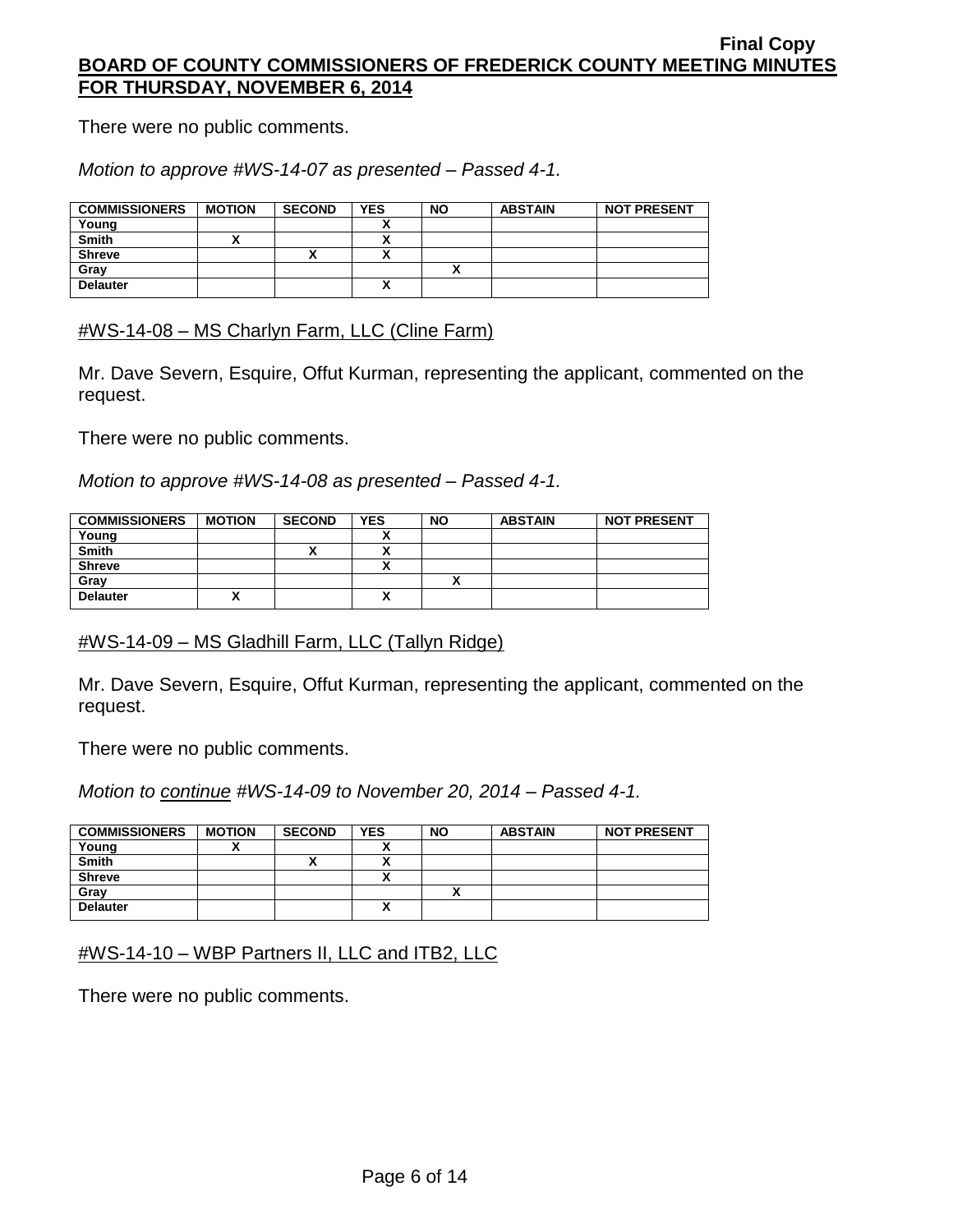*Motion to approve #WS-14-10 as presented – Passed 4-1.*

| <b>COMMISSIONERS</b> | <b>MOTION</b> | <b>SECOND</b> | <b>YES</b> | <b>NO</b> | <b>ABSTAIN</b> | <b>NOT PRESENT</b> |
|----------------------|---------------|---------------|------------|-----------|----------------|--------------------|
| Young                |               |               |            |           |                |                    |
| <b>Smith</b>         |               |               |            |           |                |                    |
| <b>Shreve</b>        |               |               |            |           |                |                    |
| Grav                 |               |               |            |           |                |                    |
| <b>Delauter</b>      |               |               | Λ          |           |                |                    |

#WS-14-11 – Payne Investments, LLC (Monrovia Town Center); #WS-14-12 – 75-80 Properties, LLC (Monrovia Town Center); #WS-14-13 – Wilcom Family Partnership/75-80 Properties, LLC (Monrovia Town Center); #WS-14-14 – 75-80 Properties, LLC (Monrovia Town Center); and #WS-14-15 – 75-80 Properties, LLC (Monrovia Town Center)

Mr. Noel Manalo, Esquire, Miles and Stockbridge, representing the applicants, commented on the requests.

There were no public comments.

*Motion to continue #WS-14-11; #WS-14-12; #WS-14-13; #WS-14-14; and #WS-14-15 to November 20, 2014 – Passed 4-1.*

| <b>COMMISSIONERS</b> | <b>MOTION</b> | <b>SECOND</b> | <b>YES</b> | <b>NO</b> | <b>ABSTAIN</b> | <b>NOT PRESENT</b> |
|----------------------|---------------|---------------|------------|-----------|----------------|--------------------|
| Young                |               |               |            |           |                |                    |
| <b>Smith</b>         |               |               |            |           |                |                    |
| <b>Shreve</b>        |               |               |            |           |                |                    |
| Gray                 |               |               |            |           |                |                    |
| <b>Delauter</b>      |               |               | ^          |           |                |                    |

#WS-14-16 – Hogan Realty Capital, LLC (Ratley Property)

Mr. Victor White, representing the applicant, commented on the request.

There were no public comments.

*Motion to approve #WS-14-16 as presented – Passed 4-1.*

| <b>COMMISSIONERS</b> | <b>MOTION</b> | <b>SECOND</b> | <b>YES</b> | <b>NO</b> | <b>ABSTAIN</b> | <b>NOT PRESENT</b> |
|----------------------|---------------|---------------|------------|-----------|----------------|--------------------|
| Young                |               |               |            |           |                |                    |
| <b>Smith</b>         |               |               |            |           |                |                    |
| <b>Shreve</b>        |               |               |            |           |                |                    |
| Gray                 |               |               |            |           |                |                    |
| <b>Delauter</b>      |               | Λ             | A          |           |                |                    |

*#*WS-14-17 – Hogan Realty Partners, LLC (Rayburn Property)

Mr. Victor White, representing the applicant, commented on the request.

There were no public comments.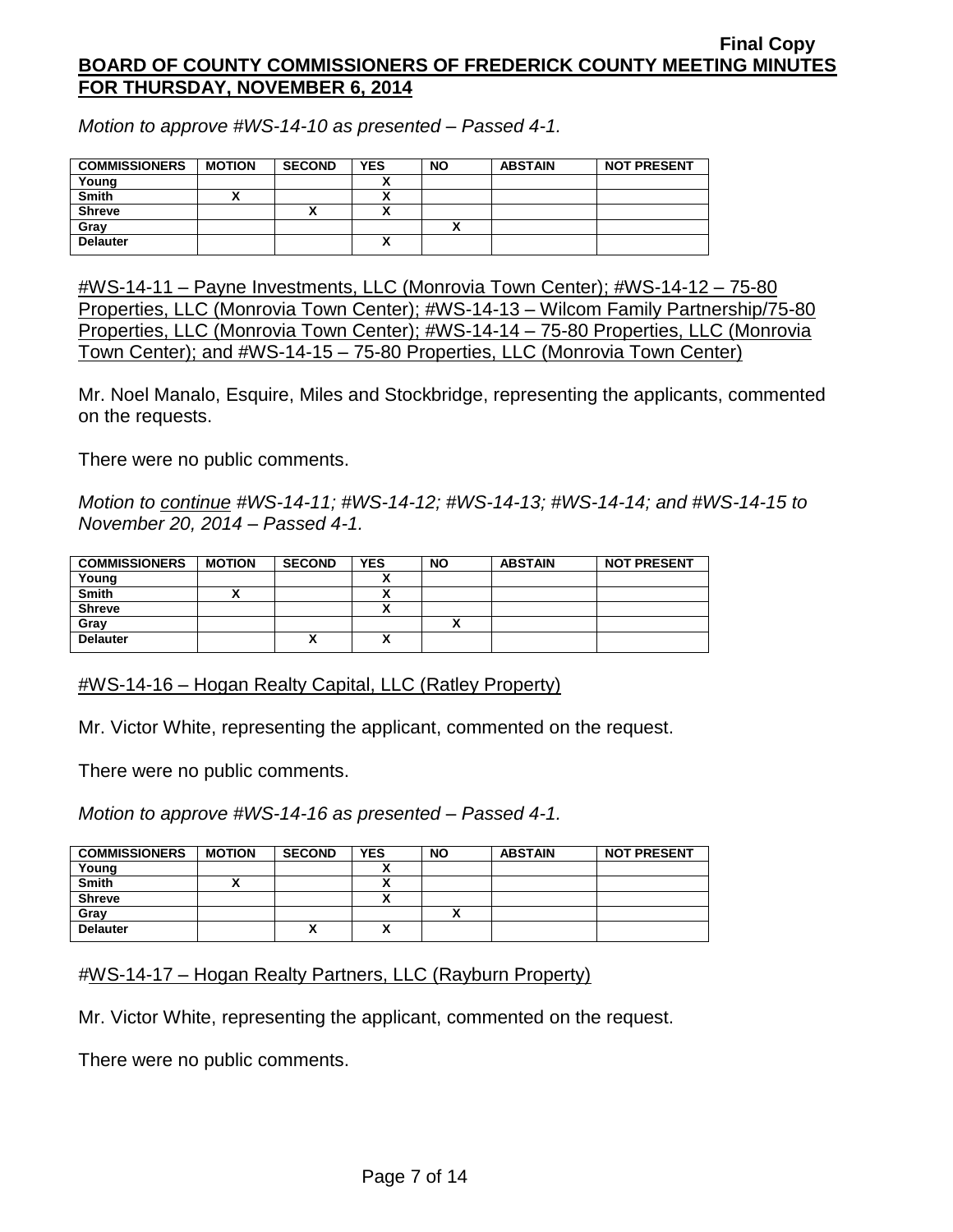*Motion to approve #WS-14-17 as presented – Passed 4-1.*

| <b>COMMISSIONERS</b> | <b>MOTION</b> | <b>SECOND</b> | <b>YES</b> | <b>NO</b> | <b>ABSTAIN</b> | <b>NOT PRESENT</b> |
|----------------------|---------------|---------------|------------|-----------|----------------|--------------------|
| Young                |               |               |            |           |                |                    |
| <b>Smith</b>         |               |               |            |           |                |                    |
| <b>Shreve</b>        |               |               |            |           |                |                    |
| Gray                 |               |               |            |           |                |                    |
| <b>Delauter</b>      |               | ́             | A          |           |                |                    |

### *#*WS-14-19 – Crumland Farm Development, LLC/Foulger-Pratt Development, LLC

Mr. Bruce Dean, Esquire, Linowes and Blocher, representing the applicant and Ms. Kathy Mitchell, Office of the County Attorney, commented on the request.

There were no public comments.

*Motion to approve #WS-14-19 as presented – Passed 4-1.*

| <b>COMMISSIONERS</b> | <b>MOTION</b> | <b>SECOND</b> | <b>YES</b> | <b>NO</b> | <b>ABSTAIN</b> | <b>NOT PRESENT</b> |
|----------------------|---------------|---------------|------------|-----------|----------------|--------------------|
| Young                |               |               |            |           |                |                    |
| <b>Smith</b>         |               |               |            |           |                |                    |
| <b>Shreve</b>        |               |               |            |           |                |                    |
| Gray                 |               |               |            |           |                |                    |
| <b>Delauter</b>      |               | v<br>́        | v<br>A     |           |                |                    |

*#*WS-14-20 – Eugene B. Casey Foundation

Mr. Mark Friis, Rodgers Consulting, representing the applicant, commented on the request.

There were no public comments.

*Motion to approve #WS-14-20 as presented – Passed 4-1.*

| <b>COMMISSIONERS</b> | <b>MOTION</b> | <b>SECOND</b> | <b>YES</b> | <b>NO</b> | <b>ABSTAIN</b> | <b>NOT PRESENT</b> |
|----------------------|---------------|---------------|------------|-----------|----------------|--------------------|
| Young                |               |               |            |           |                |                    |
| <b>Smith</b>         |               |               |            |           |                |                    |
| <b>Shreve</b>        |               |               | A          |           |                |                    |
| Gray                 |               |               |            | ~         |                |                    |
| <b>Delauter</b>      |               |               | ^          |           |                |                    |

*#*WS-14-21 – Jefferson Park West, LLC

Mr. Mark Friis, Rodgers Consulting, representing the applicant, commented on the request.

There were no public comments.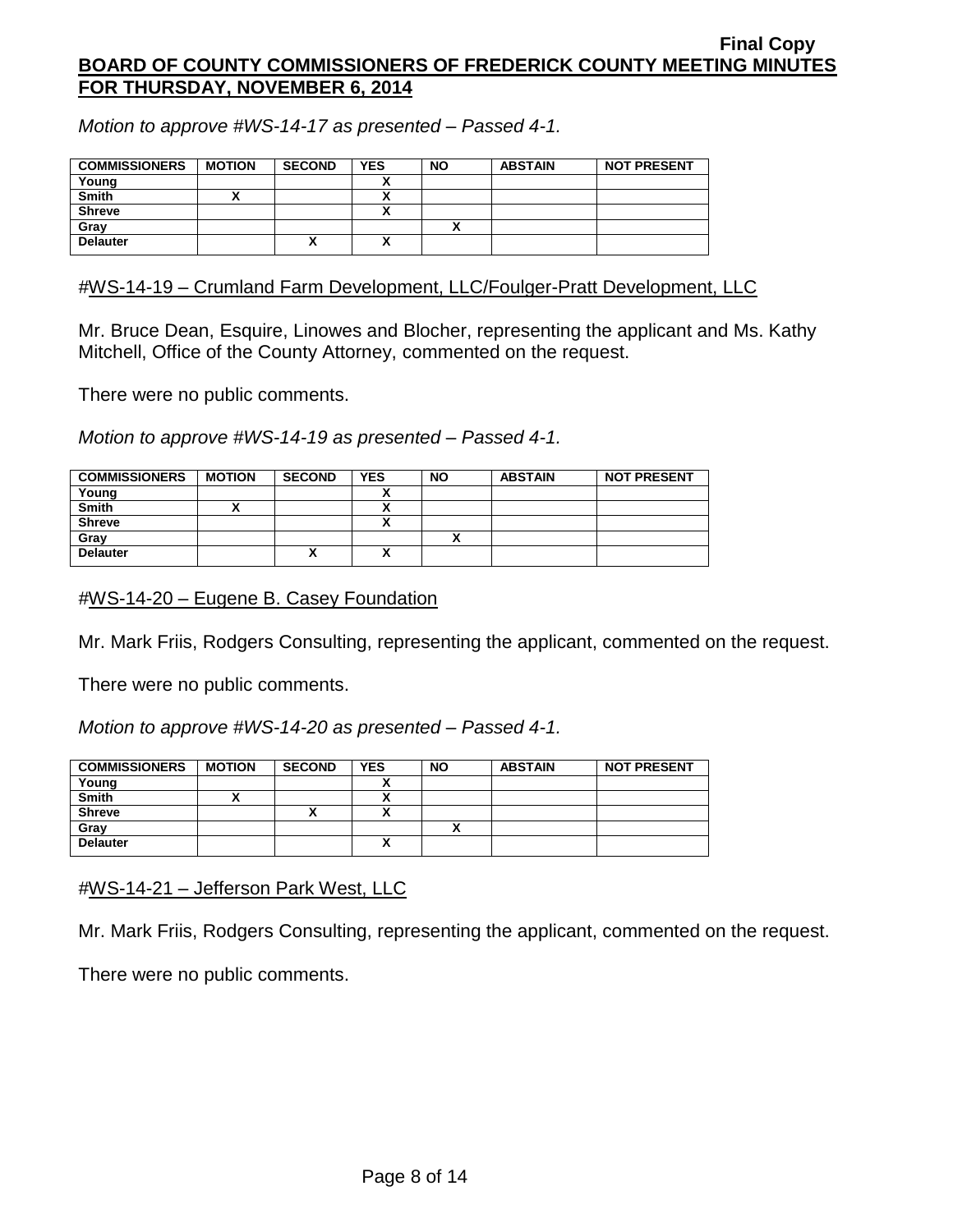*Motion to approve #WS-14-21 as presented – Passed 4-1.*

| <b>COMMISSIONERS</b> | <b>MOTION</b> | <b>SECOND</b> | <b>YES</b> | <b>NO</b> | <b>ABSTAIN</b> | <b>NOT PRESENT</b> |
|----------------------|---------------|---------------|------------|-----------|----------------|--------------------|
| Young                |               |               |            |           |                |                    |
| <b>Smith</b>         |               |               | ~          |           |                |                    |
| <b>Shreve</b>        |               |               |            |           |                |                    |
| Gray                 |               |               |            |           |                |                    |
| <b>Delauter</b>      |               | Λ             | Λ          |           |                |                    |

### *#*WS-14-22 – Oakdale Investments, LLC (Linganore Town Center)

Mr. Jason Wiley, Oakdale Investments, representing the applicant and Ms. Kathy Mitchell, Office of the County Attorney, commented on the request.

There were no public comments.

*Motion to continue #WS-14-22 to November 20, 2014 – Passed 5-0.*

| <b>COMMISSIONERS</b> | <b>MOTION</b> | <b>SECOND</b> | <b>YES</b>                | <b>NO</b> | <b>ABSTAIN</b> | <b>NOT PRESENT</b> |
|----------------------|---------------|---------------|---------------------------|-----------|----------------|--------------------|
| Young                |               |               |                           |           |                |                    |
| <b>Smith</b>         |               |               |                           |           |                |                    |
| <b>Shreve</b>        |               | ́             |                           |           |                |                    |
| Gray                 |               |               | n                         |           |                |                    |
| <b>Delauter</b>      |               |               | $\ddot{\phantom{1}}$<br>^ |           |                |                    |

*#*WS-14-23 – West Park Village, LLC

Mr. Mark Friis, Rodgers Consulting, representing the applicant, commented on the request.

There were no public comments.

*Motion to approve #WS-14-23 as presented – Passed 5-0.*

| <b>COMMISSIONERS</b> | <b>MOTION</b> | <b>SECOND</b> | <b>YES</b> | <b>NO</b> | <b>ABSTAIN</b> | <b>NOT PRESENT</b> |
|----------------------|---------------|---------------|------------|-----------|----------------|--------------------|
| Young                |               |               |            |           |                |                    |
| Smith                |               |               |            |           |                |                    |
| <b>Shreve</b>        |               |               |            |           |                |                    |
| Gray                 |               |               |            |           |                |                    |
| <b>Delauter</b>      |               | ,,            | ^          |           |                |                    |

*#*WS-14-24 – Frederick County Community Development Division

There were no public comments.

*Motion to approve #WS-14-24 as presented – Passed 4-1.*

| <b>COMMISSIONERS</b> | <b>MOTION</b> | <b>SECOND</b> | <b>YES</b> | <b>NO</b> | <b>ABSTAIN</b> | <b>NOT PRESENT</b> |
|----------------------|---------------|---------------|------------|-----------|----------------|--------------------|
| Young                |               |               |            |           |                |                    |
| Smith                |               |               |            |           |                |                    |
| <b>Shreve</b>        |               |               |            |           |                |                    |
| Gray                 |               |               |            |           |                |                    |
| <b>Delauter</b>      |               | ́             |            |           |                |                    |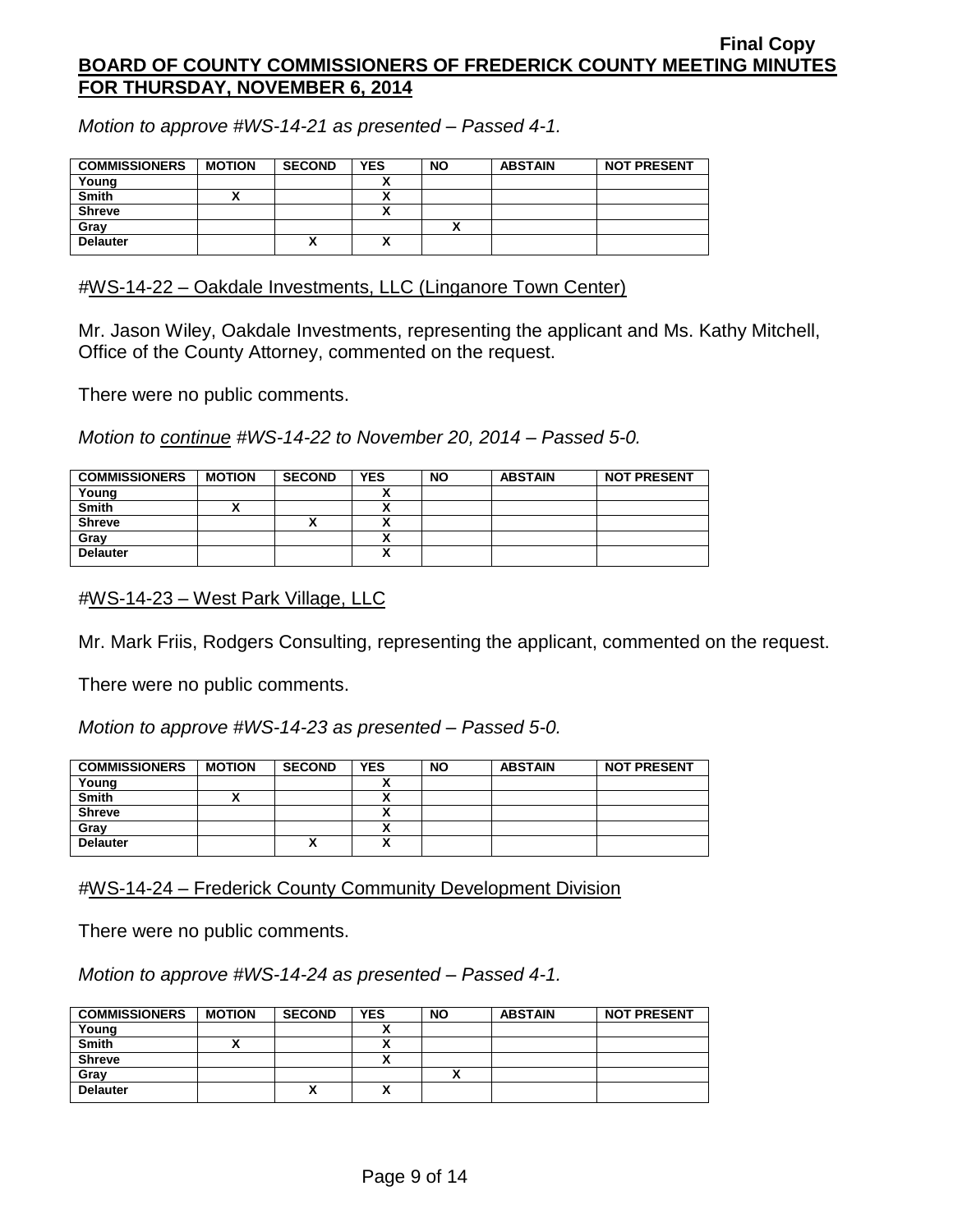# **Triennial Update of the Frederick County's Water and Sewer Plan – Tim Goodfellow, Community Development Division**

A public hearing was held, as duly advertised, on the recommended Frederick County Water and Sewerage Plan.

Commissioner Young swore in all who would testify.

Mr. Goodfellow presented the revision to the county Water and Sewerage Plan as required triennially by the state of Maryland.

Public comments were heard from:

- Noel Manalo, Esquire, Miles and Stockbridge
- Tom Hyde, Frederick County Building Industry Association

*Motion to approve the recommended Water and Sewerage Plan as presented with one exception – to omit the proposed changes to require the criteria to be met at the time of application and transmit a final plan to the Maryland Department of Environment for approval – Passed 5-0.*

| <b>COMMISSIONERS</b> | <b>MOTION</b> | <b>SECOND</b> | <b>YES</b> | <b>NO</b> | <b>ABSTAIN</b> | <b>NOT PRESENT</b> |
|----------------------|---------------|---------------|------------|-----------|----------------|--------------------|
| Young                |               |               |            |           |                |                    |
| <b>Smith</b>         |               |               |            |           |                |                    |
| <b>Shreve</b>        |               | '             |            |           |                |                    |
| Gray                 |               |               |            |           |                |                    |
| <b>Delauter</b>      |               |               | ́          |           |                |                    |

# **AGENDA BRIEFING**

Commissioner Young noted the following public hearing was scheduled for Thursday, November 13 at 9:30 a.m.: Proposed Changes to the Frederick County Code as a Result of Charter Government; and the following are scheduled for Thursday, November 13 at 7:00 p.m.: Zoning Map Amendment #/R-14-04 Daysville Glen Property and to Consider the Daysville Glen #DRRA 14-06.

# **ADMINISTRATIVE BUSINESS**

# **Bid Awards – Diane George, Finance Division**

- Request to Purchase 2014 SOTER RS Full Body Security Scanning System and Attached Budget Transfer (Sole Source)
- Request for Proposal 14-167 Electrical Maintenance Services Change Order No. 1
- Invitation to Bid #14-117-CP Preservation of Covered Bridges in Frederick County and Budget Transfer
- Advanced Life Support Medical Director (Sole Source)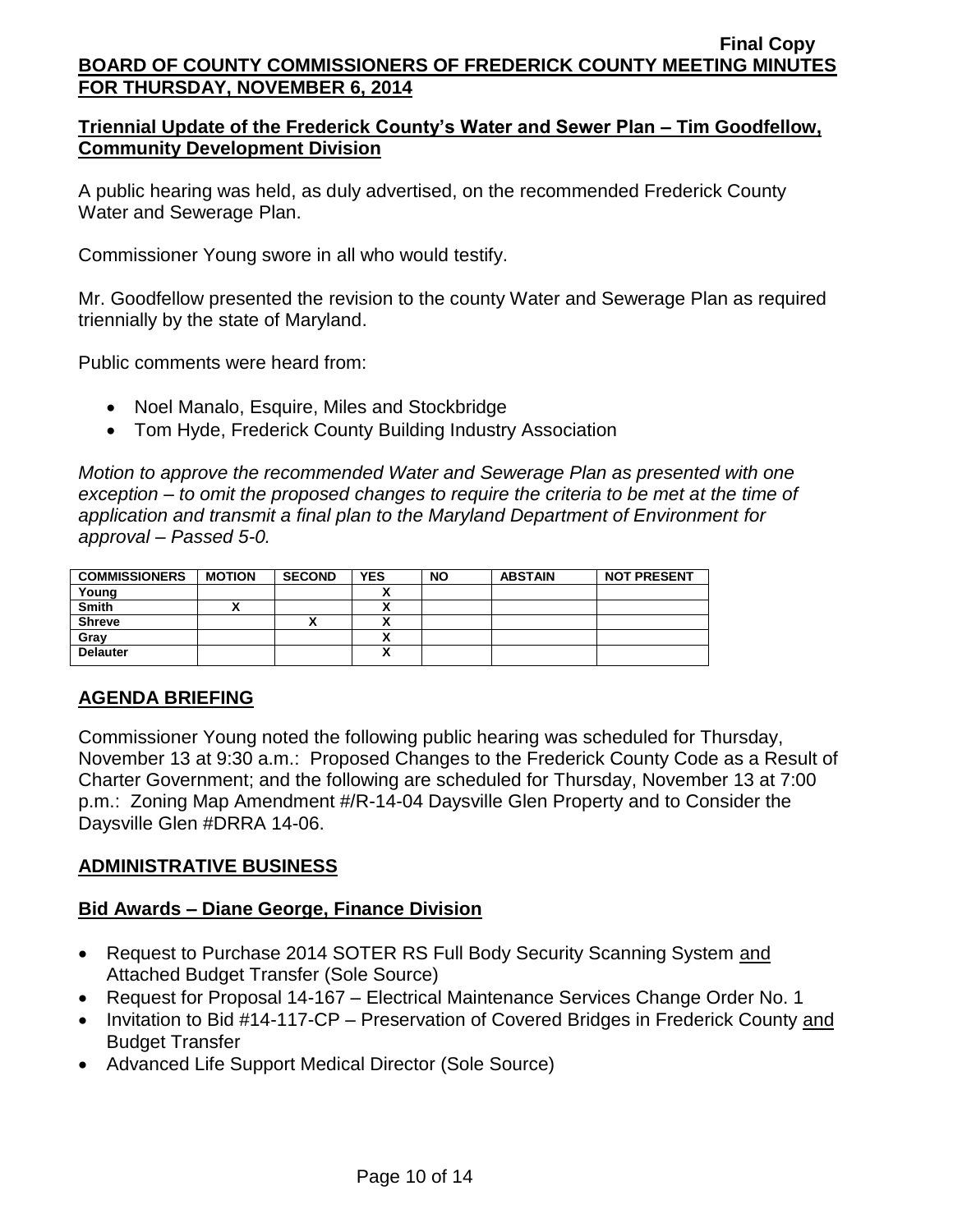*Motion to approve the following bid awards – Passed 5-0:*

| <b>COMMISSIONERS</b> | <b>MOTION</b> | <b>SECOND</b> | <b>YES</b> | <b>NO</b> | <b>ABSTAIN</b> | <b>NOT PRESENT</b> |
|----------------------|---------------|---------------|------------|-----------|----------------|--------------------|
| Young                |               |               |            |           |                |                    |
| <b>Smith</b>         |               |               |            |           |                |                    |
| <b>Shreve</b>        |               |               |            |           |                |                    |
| Gray                 |               | ^             |            |           |                |                    |
| <b>Delauter</b>      |               |               | Δ          |           |                |                    |

#### **Frederick County Benefit Plans – Annual Investment Review – Tracy Lobuts, Human Resources Division and Don Lybrook, Bolten Partners Investment Consulting Group**

Mr. Lybrook presented the Annual Investment Performance Review.

No action was taken, as this item was informational.

### **Memorandum of Understanding (MOU) with MS Gladhill, LLC Regarding Infrastructure Improvements for Tallyn Ridge Planned Unit Development – Tim Goodfellow, Community Development Division**

Mr. Goodfellow presented an MOU with MS Gladhill Farm, LLC, for the construction of a paved trail and installation of water and sewer infrastructure within Pinecliff Park.

*Motion to approve the MOU as presented – Passed 5-0.*

| <b>COMMISSIONERS</b> | <b>MOTION</b> | <b>SECOND</b> | <b>YES</b> | <b>NO</b> | <b>ABSTAIN</b> | <b>NOT PRESENT</b> |
|----------------------|---------------|---------------|------------|-----------|----------------|--------------------|
| Young                |               |               |            |           |                |                    |
| <b>Smith</b>         |               |               |            |           |                |                    |
| <b>Shreve</b>        |               |               |            |           |                |                    |
| Gray                 |               |               |            |           |                |                    |
| <b>Delauter</b>      |               |               | Λ          |           |                |                    |

## **Second Amendment to the Memorandum of Understanding (MOU) Between the Board of County Commissioners and Russell Holdings, LLC – Ron Burns, Community Development Division**

Mr. Burns presented the amended MOU with Russell Holdings, LLC, to make minor adjustments in connection with procurement processing and dates for commencement of construction and payment from the county to Russell Holdings, LLC.

Mr. Dave Severn, Esquire, Offut Kurman, representing Russell Holdings, LLC, commented on the amendment.

*Motion to approve the second amendment to the MOU – Passed 5-0.*

| <b>COMMISSIONERS</b> | <b>MOTION</b> | <b>SECOND</b> | <b>YES</b> | <b>NO</b> | <b>ABSTAIN</b> | <b>NOT PRESENT</b> |
|----------------------|---------------|---------------|------------|-----------|----------------|--------------------|
| Young                |               |               |            |           |                |                    |
| <b>Smith</b>         |               |               |            |           |                |                    |
| <b>Shreve</b>        |               |               |            |           |                |                    |
| Gray                 |               |               |            |           |                |                    |
| <b>Delauter</b>      |               | Δ             | ~          |           |                |                    |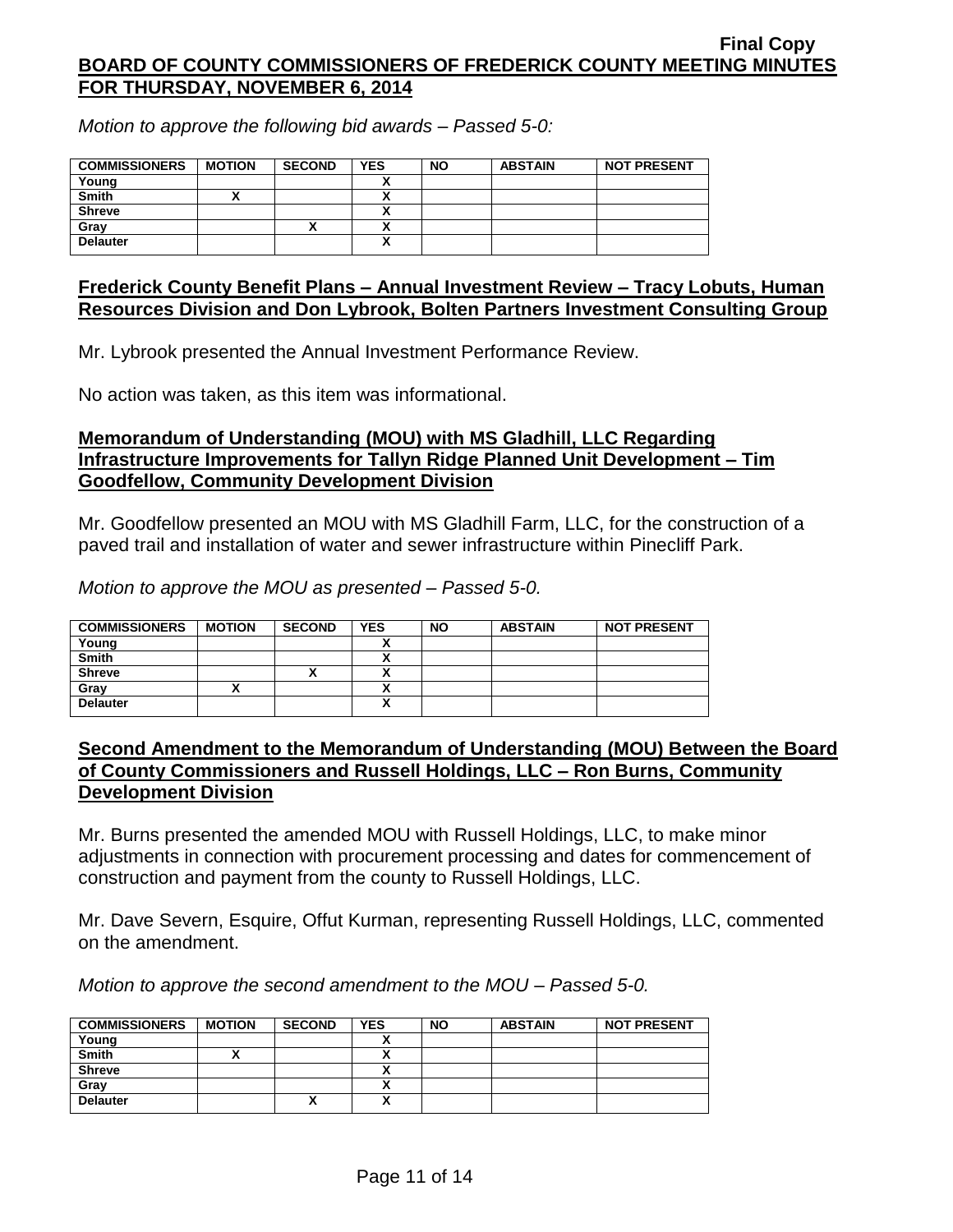# **PUBLIC COMMENTS**

None

# **QUESTIONS – PRESS**

None.

# **COMMISSIONER COMMENTS**

None.

## **CLOSED SESSION**

Maryland Annotated Code General Provisions Article §3-305(b)(1) To discuss: (i) The appointment, employment, assignment, promotion, discipline, demotion, compensation, removal, resignation, or performance evaluation of appointees, employees, or officials over whom it has jurisdiction; or (ii) Any other personnel matter that affects one or more specific individuals.

**Topic** – To consider an appeal under the Frederick County Personnel Rules.

**Topic** – To discuss the job assignment of individual county employees.

*Motion to go into closed session – Passed 5-0.*

| <b>COMMISSIONERS</b> | <b>MOTION</b> | <b>SECOND</b> | <b>YES</b>   | <b>NO</b> | <b>ABSTAIN</b> | <b>NOT PRESENT</b> |
|----------------------|---------------|---------------|--------------|-----------|----------------|--------------------|
| Young                |               |               |              |           |                |                    |
| <b>Smith</b>         |               |               |              |           |                |                    |
| <b>Shreve</b>        |               |               |              |           |                |                    |
| Gray                 |               |               | ~            |           |                |                    |
| <b>Delauter</b>      |               | ́             | $\mathbf{v}$ |           |                |                    |

After the vote was taken to go into closed session, it was noted the second closed session topic no longer needed to be discussed during the closed session.

# **ADJOURN**

The meeting adjourned at 12:55 p.m.

Patricia Morrow Recording Secretary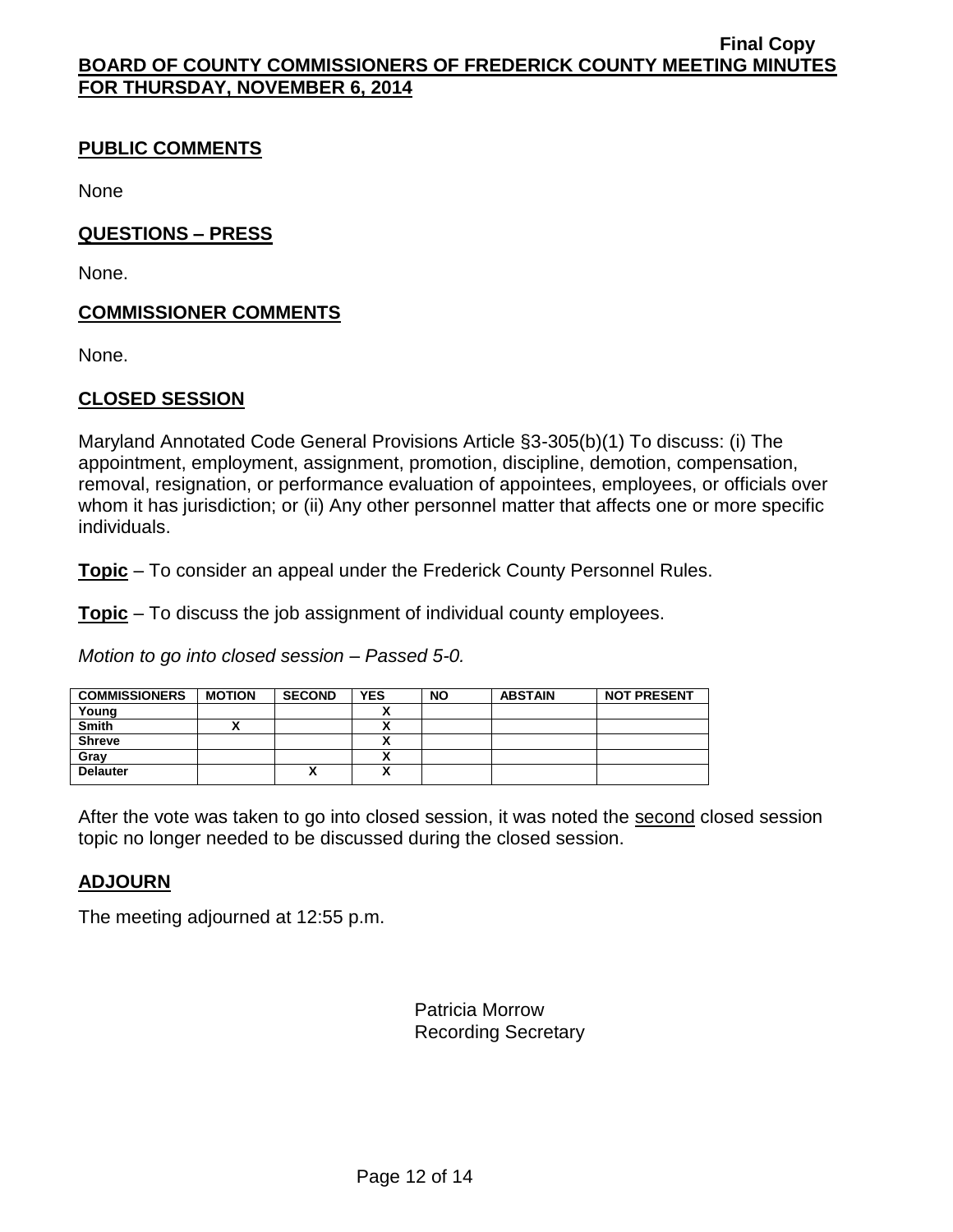# **FORM OF STATEMENT FOR CLOSING THE MEETING OF THURSDAY, NOVEMBER 6, 2014**

# **STATUTORY AUTHORITY TO CLOSE SESSION**

# **Maryland Annotated Code General Provisions Article §3-305(b):**

(1) To discuss: (i) The appointment, employment, assignment, promotion, discipline, demotion, compensation, removal, resignation, or performance evaluation of appointees, employees, or officials over whom it has jurisdiction; or (ii) Any other personnel matter that affects one or more specific individuals.

## **Motion:**

Upon a motion by Commissioner Smith, seconded by Commissioner Delauter, the Board voted 5-0 to go into closed session in accordance with Maryland Annotated Code General Provisions Article §3-305(b)**:** (1) To discuss: (i) The appointment, employment, assignment, promotion, discipline, demotion, compensation, removal, resignation, or performance evaluation of appointees, employees, or officials over whom it has jurisdiction; or (ii) Any other personnel matter that affects one or more specific individuals.

# **Time and Location:**

12:57 p.m. – First Floor Hearing Room, Winchester Hall

# **Topic to be Discussed:**

To consider an appeal under the Frederick County Personnel Rules.

Patti Morrow Recording Secretary